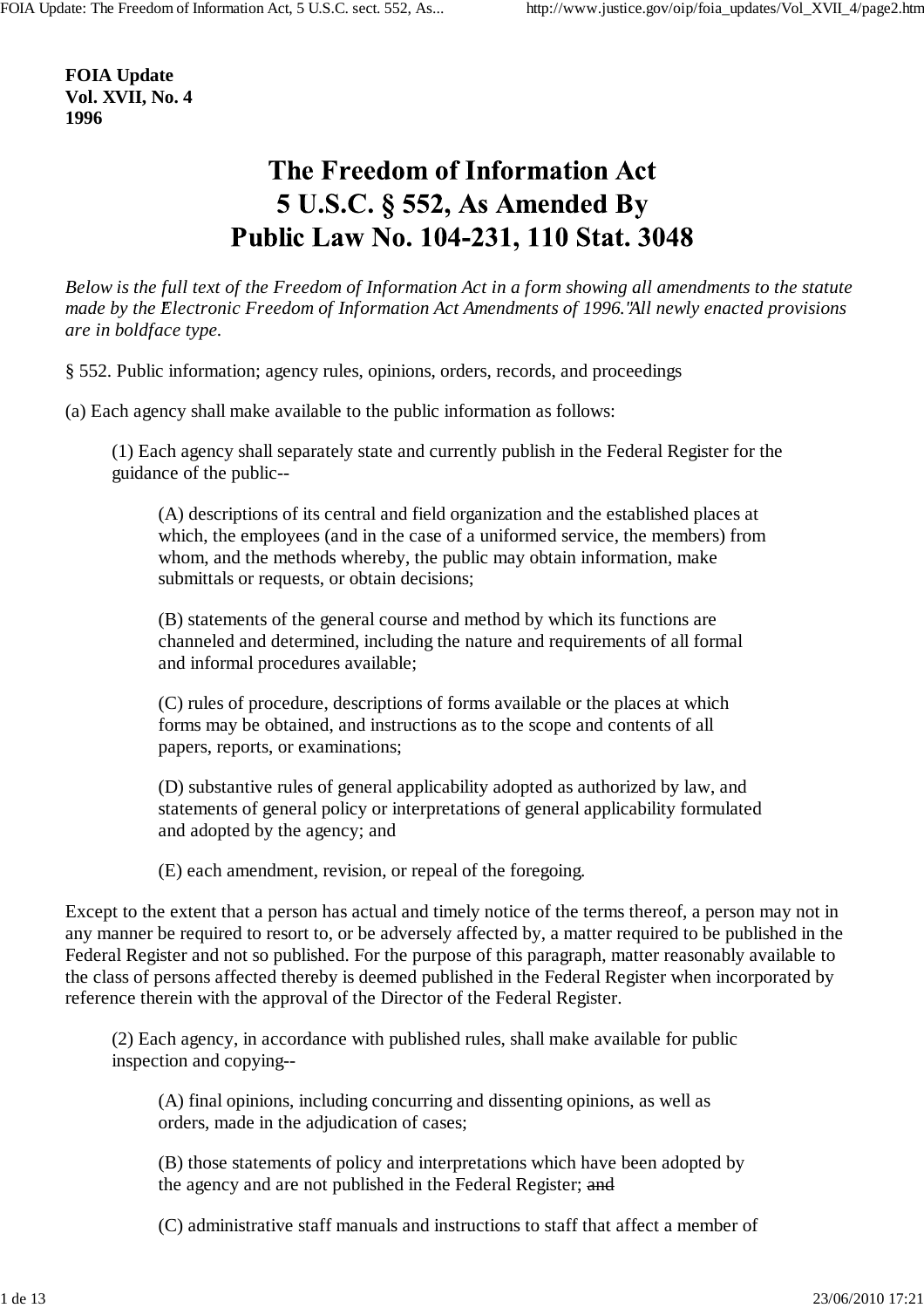the public;

**(D) copies of all records, regardless of form or format, which have been released to any person under paragraph (3) and which, because of the nature of their subject matter, the agency determines have become or are likely to become the subject of subsequent requests for substantially the same records; and**

## **(E) a general index of the records referred to under subparagraph (D);**

unless the materials are promptly published and copies offered for sale. **For records created on or after November 1, 1996, within one year after such date, each agency shall make such records available, including by computer telecommunications or, if computer telecommunications means have not been established by the agency, by other electronic means.** To the extent required to prevent a clearly unwarranted invasion of personal privacy, an agency may delete identifying details when it makes available or publishes an opinion, statement of policy, interpretation, or staff manual or instruction, **staff manual, instruction, or copies of records referred to in subparagraph (D)**. However, in each case the justification for the deletion shall be explained fully in writing**, and the extent of such deletion shall be indicated on the portion of the record which is made available or published, unless including that indication would harm an interest protected by the exemption in subsection (b) under which the deletion is made. If technically feasible, the extent of the deletion shall be indicated at the place in the record where the deletion was made.** Each agency shall also maintain and make available for public inspection and copying current indexes providing identifying information for the public as to any matter issued, adopted, or promulgated after July 4, 1967, and required by this paragraph to be made available or published. Each agency shall promptly publish, quarterly or more frequently, and distribute (by sale or otherwise) copies of each index or supplements thereto unless it determines by order published in the Federal Register that the publication would be unnecessary and impracticable, in which case the agency shall nonetheless provide copies of an index on request at a cost not to exceed the direct cost of duplication. **Each agency shall make the index referred to in subparagraph (E) available by computer telecommunications by December 31, 1999.** A final order, opinion, statement of policy, interpretation, or staff manual or instruction that affects a member of the public may be relied on, used, or cited as precedent by an agency against a party other than an agency only if--

> (i) it has been indexed and either made available or published as provided by this paragraph; or

(ii) the party has actual and timely notice of the terms thereof.

(3)**(A)** Except with respect to the records made available under paragraphs (1) and (2) of this subsection, each agency, upon request for records which (A) **(i)** reasonably describes such records and (B) **(ii)** is made in accordance with published rules stating the time, place, fees (if any), and procedures to be followed, shall make the records promptly available to any person.

**(B) In making any record available to a person under this paragraph, an agency shall provide the record in any form or format requested by the person if the record is readily reproducible by the agency in that form or format. Each agency shall make reasonable efforts to maintain its records in forms or formats that are reproducible for purposes of this section.**

**(C) In responding under this paragraph to a request for records, an agency shall make reasonable efforts to search for the records in electronic form or format, except when such efforts would significantly interfere with the operation of the agency's automated information system.**

**(D) For purposes of this paragraph, the term "search" means to review, manually or by automated means, agency records for the purpose of locating those records which are responsive to a request.**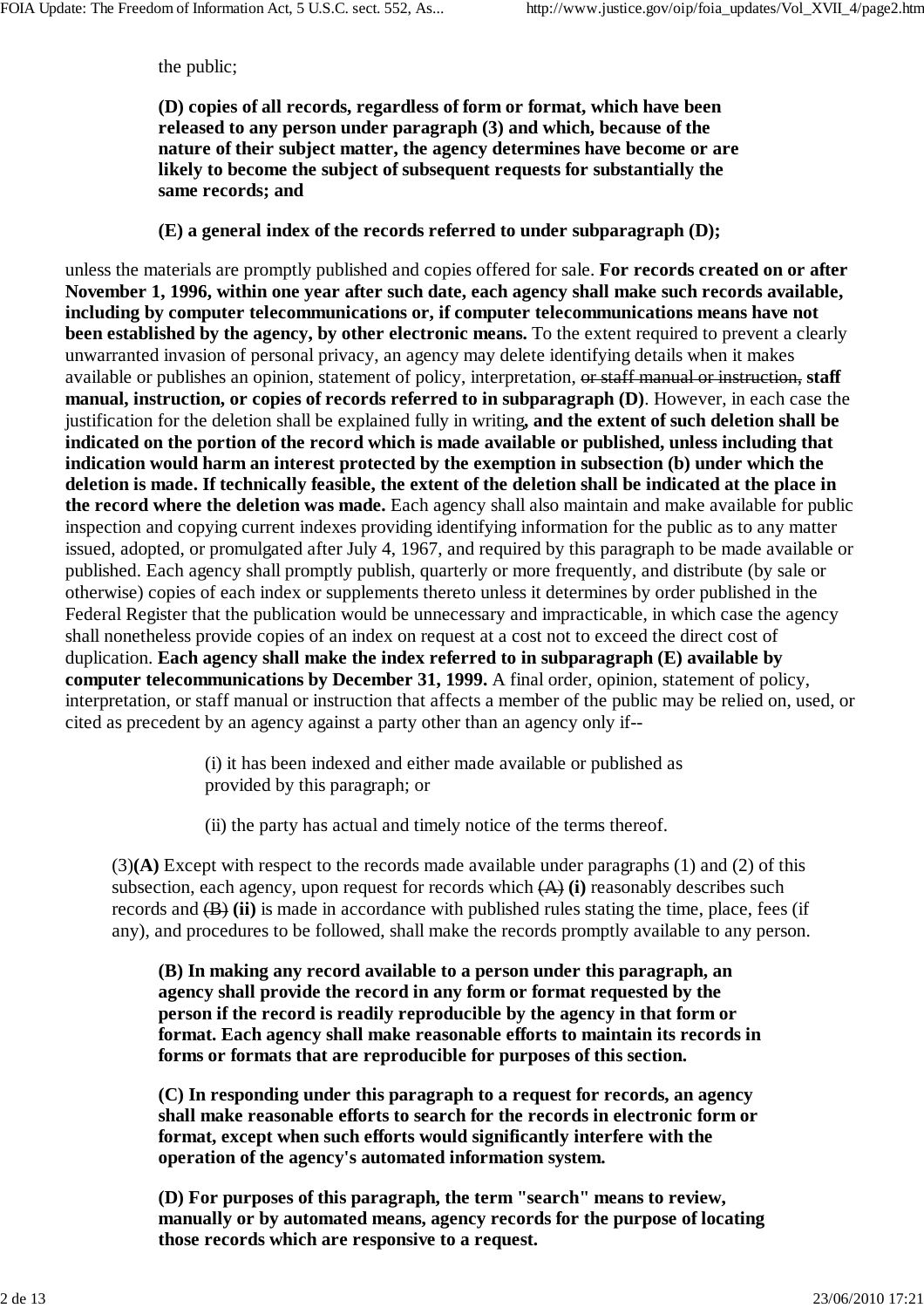$(4)(A)(i)$  In order to carry out the provisions of this section, each agency shall promulgate regulations, pursuant to notice and receipt of public comment, specifying the schedule of fees applicable to the processing of requests under this section and establishing procedures and guidelines for determining when such fees should be waived or reduced. Such schedule shall conform to the guidelines which shall be promulgated, pursuant to notice and receipt of public comment, by the Director of the Office of Management and Budget and which shall provide for a uniform schedule of fees for all agencies.

(ii) Such agency regulations shall provide that--

(I) fees shall be limited to reasonable standard charges for document search, duplication, and review, when records are requested for commercial use;

(II) fees shall be limited to reasonable standard charges for document duplication when records are not sought for commercial use and the request is made by an educational or noncommercial scientific institution, whose purpose is scholarly or scientific research; or a representative of the news media; and

(III) for any request not described in (I) or (II), fees shall be limited to reasonable standard charges for document search and duplication.

(iii) Documents shall be furnished without any charge or at a charge reduced below the fees established under clause (ii) if disclosure of the information is in the public interest because it is likely to contribute significantly to public understanding of the operations or activities of the government and is not primarily in the commercial interest of the requester.

(iv) Fee schedules shall provide for the recovery of only the direct costs of search, duplication, or review. Review costs shall include only the direct costs incurred during the initial examination of a document for the purposes of determining whether the documents must be disclosed under this section and for the purposes of withholding any portions exempt from disclosure under this section. Review costs may not include any costs incurred in resolving issues of law or policy that may be raised in the course of processing a request under this section. No fee may be charged by any agency under this section--

(I) if the costs of routine collection and processing of the fee are likely to equal or exceed the amount of the fee; or

(II) for any request described in clause (ii)(II) or (III) of this subparagraph for the first two hours of search time or for the first one hundred pages of duplication.

(v) No agency may require advance payment of any fee unless the requester has previously failed to pay fees in a timely fashion, or the agency has determined that the fee will exceed \$250.

(vi) Nothing in this subparagraph shall supersede fees chargeable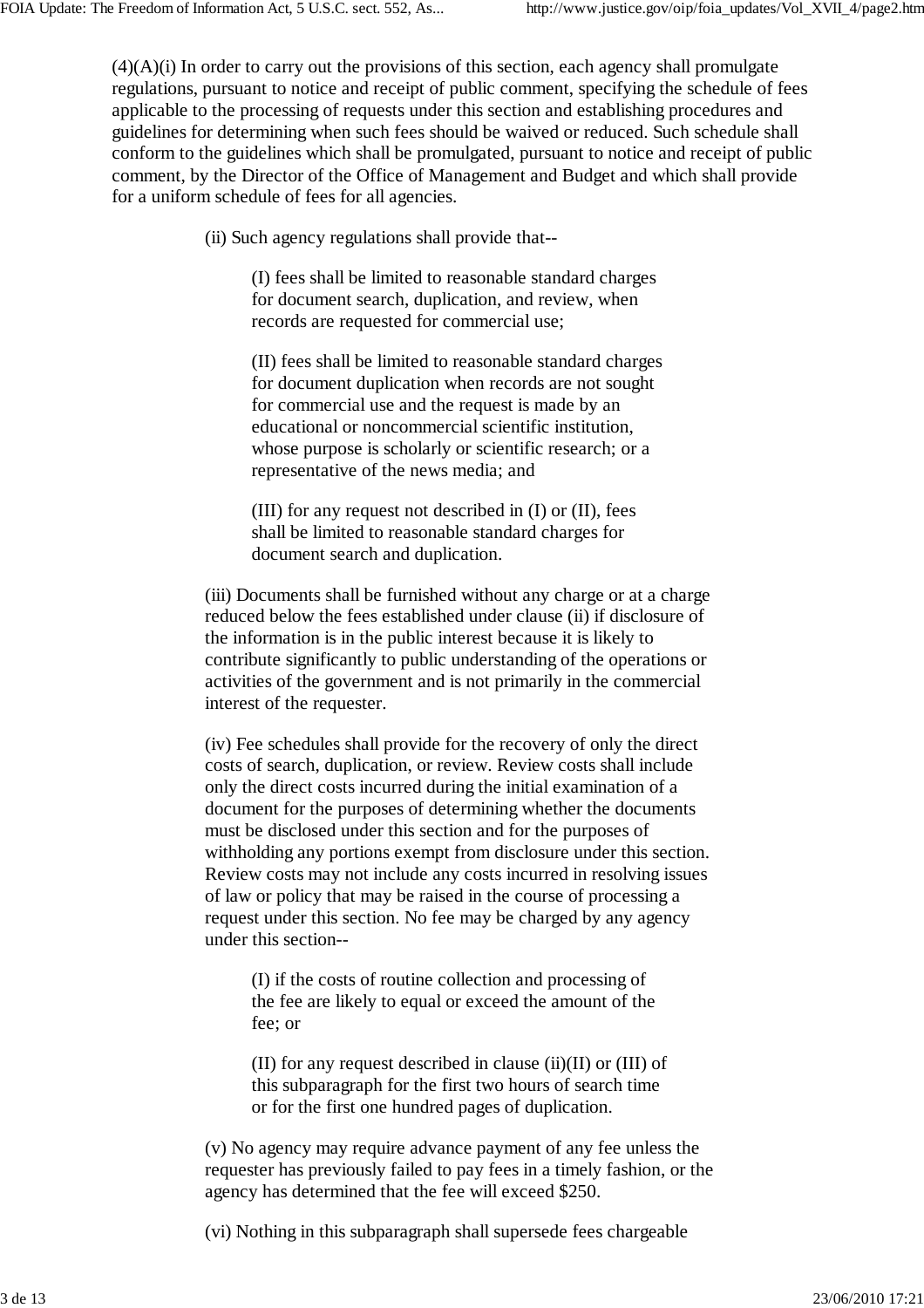under a statute specifically providing for setting the level of fees for particular types of records.

(vii) In any action by a requester regarding the waiver of fees under this section, the court shall determine the matter de novo, provided that the court's review of the matter shall be limited to the record before the agency.

(B) On complaint, the district court of the United States in the district in which the complainant resides, or has his principal place of business, or in which the agency records are situated, or in the District of Columbia, has jurisdiction to enjoin the agency from withholding agency records and to order the production of any agency records improperly withheld from the complainant. In such a case the court shall determine the matter de novo, and may examine the contents of such agency records in camera to determine whether such records or any part thereof shall be withheld under any of the exemptions set forth in subsection (b) of this section, and the burden is on the agency to sustain its action. **In addition to any other matters to which a court accords substantial weight, a court shall accord substantial weight to an affidavit of an agency concerning the agency's determination as to technical feasibility under paragraph (2)(C) and subsection (b) and reproducibility under paragraph (3)(B).**

(C) Notwithstanding any other provision of law, the defendant shall serve an answer or otherwise plead to any complaint made under this subsection within thirty days after service upon the defendant of the pleading in which such complaint is made, unless the court otherwise directs for good cause shown.

[(D) Except as to cases the court considers of greater importance, proceedings before the district court, as authorized by this subsection, and appeals therefrom, take precedence on the docket over all cases and shall be assigned for hearing and trial or for argument at the earliest practicable date and expedited in every way. Repealed by Pub. L. 98-620, Title IV, 402(2), Nov. 8, 1984, 98 Stat. 3335, 3357.]

(E) The court may assess against the United States reasonable attorney fees and other litigation costs reasonably incurred in any case under this section in which the complainant has substantially prevailed.

(F) Whenever the court orders the production of any agency records improperly withheld from the complainant and assesses against the United States reasonable attorney fees and other litigation costs, and the court additionally issues a written finding that the circumstances surrounding the withholding raise questions whether agency personnel acted arbitrarily or capriciously with respect to the withholding, the Special Counsel shall promptly initiate a proceeding to determine whether disciplinary action is warranted against the officer or employee who was primarily responsible for the withholding. The Special Counsel, after investigation and consideration of the evidence submitted, shall submit his findings and recommendations to the administrative authority of the agency concerned and shall send copies of the findings and recommendations to the officer or employee or his representative. The administrative authority shall take the corrective action that the Special Counsel recommends.

(G) In the event of noncompliance with the order of the court, the district court may punish for contempt the responsible employee, and in the case of a uniformed service, the responsible member.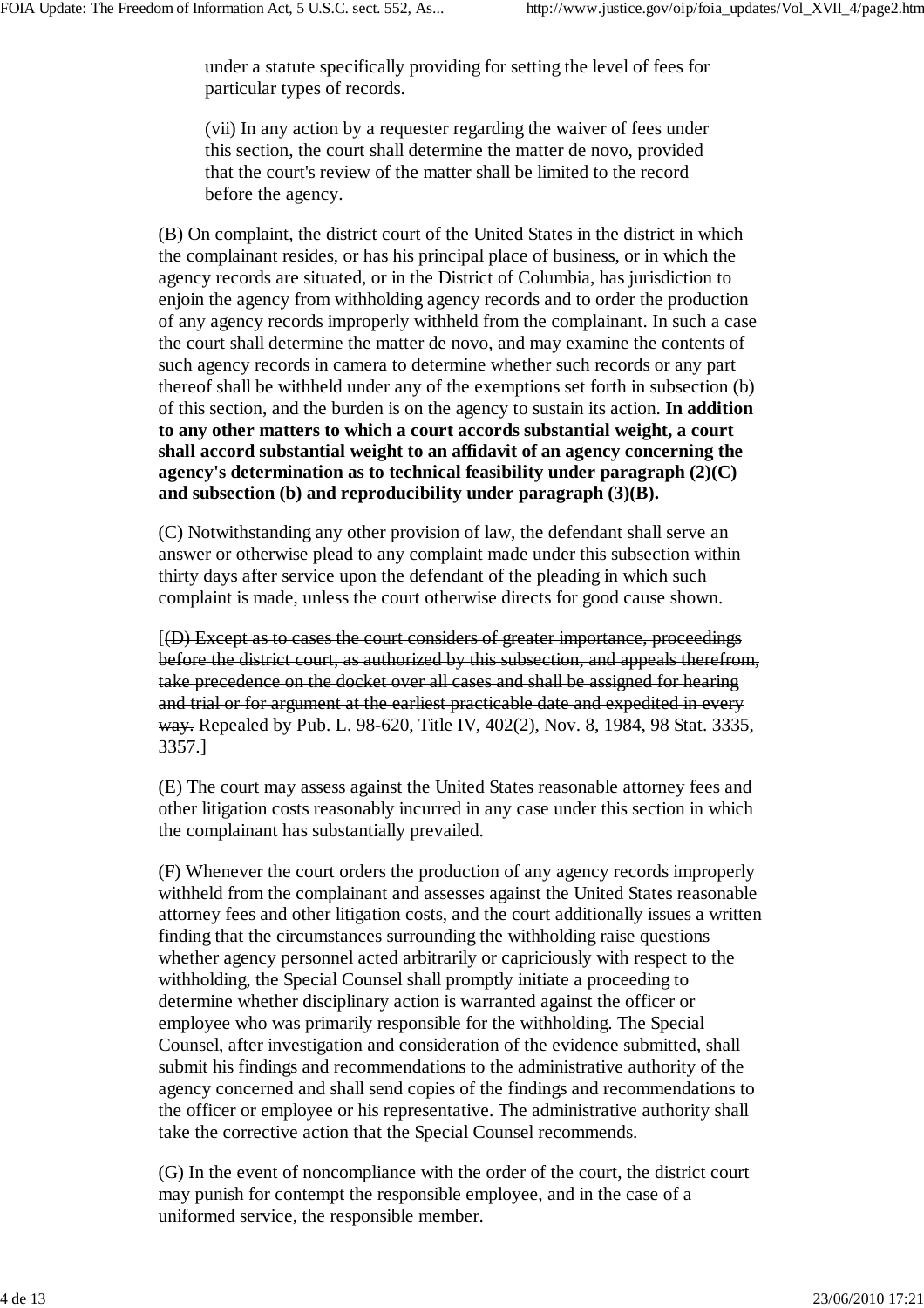(5) Each agency having more than one member shall maintain and make available for public inspection a record of the final votes of each member in every agency proceeding.

 $(6)(A)$  Each agency, upon any request for records made under paragraph  $(1)$ ,  $(2)$ , or  $(3)$  of this subsection, shall--

> (i) determine within ten days **twenty days** (excepting Saturdays, Sundays, and legal public holidays) after the receipt of any such request whether to comply with such request and shall immediately notify the person making such request of such determination and the reasons therefor, and of the right of such person to appeal to the head of the agency any adverse determination; and

(ii) make a determination with respect to any appeal within twenty days (excepting Saturdays, Sundays, and legal public holidays) after the receipt of such appeal. If on appeal the denial of the request for records is in whole or in part upheld, the agency shall notify the person making such request of the provisions for judicial review of that determination under paragraph (4) of this subsection.

(B) In unusual circumstances as specified in this subparagraph, the time limits prescribed in either clause (i) or clause (ii) of subparagraph (A) may be extended by written notice to the person making such request setting forth the reasons for such extension and the date on which a determination is expected to be dispatched. No such notice shall specify a date that would result in an extension for more than ten working days. As used in this subparagraph, "unusual circumstances" means, but only to the extent reasonably necessary to the proper processing of the particular request--

(i) the need to search for and collect the requested records from field facilities or other establishments that are separate from the office processing the request;

(ii) the need to search for, collect, and appropriately examine a voluminous amount of separate and distinct records which are demanded in a single request; or

(iii) the need for consultation, which shall be conducted with all practicable speed, with another agency having a substantial interest in the determination of the request or among two or more components of the agency having substantial subject matter interest therein.

**(B)(i) In unusual circumstances as specified in this subparagraph, the time limits prescribed in either clause (i) or clause (ii) of subparagraph (A) may be extended by written notice to the person making such request setting forth the unusual circumstances for such extension and the date on which a determination is expected to be dispatched. No such notice shall specify a date that would result in an extension for more than ten working days, except as provided in clause (ii) of this subparagraph.**

**(ii) With respect to a request for which a written notice under clause (i) extends the time limits prescribed under clause (i) of subparagraph (A), the agency shall notify the person making the request if the request cannot be processed within the time limit specified in that clause and shall provide the person an**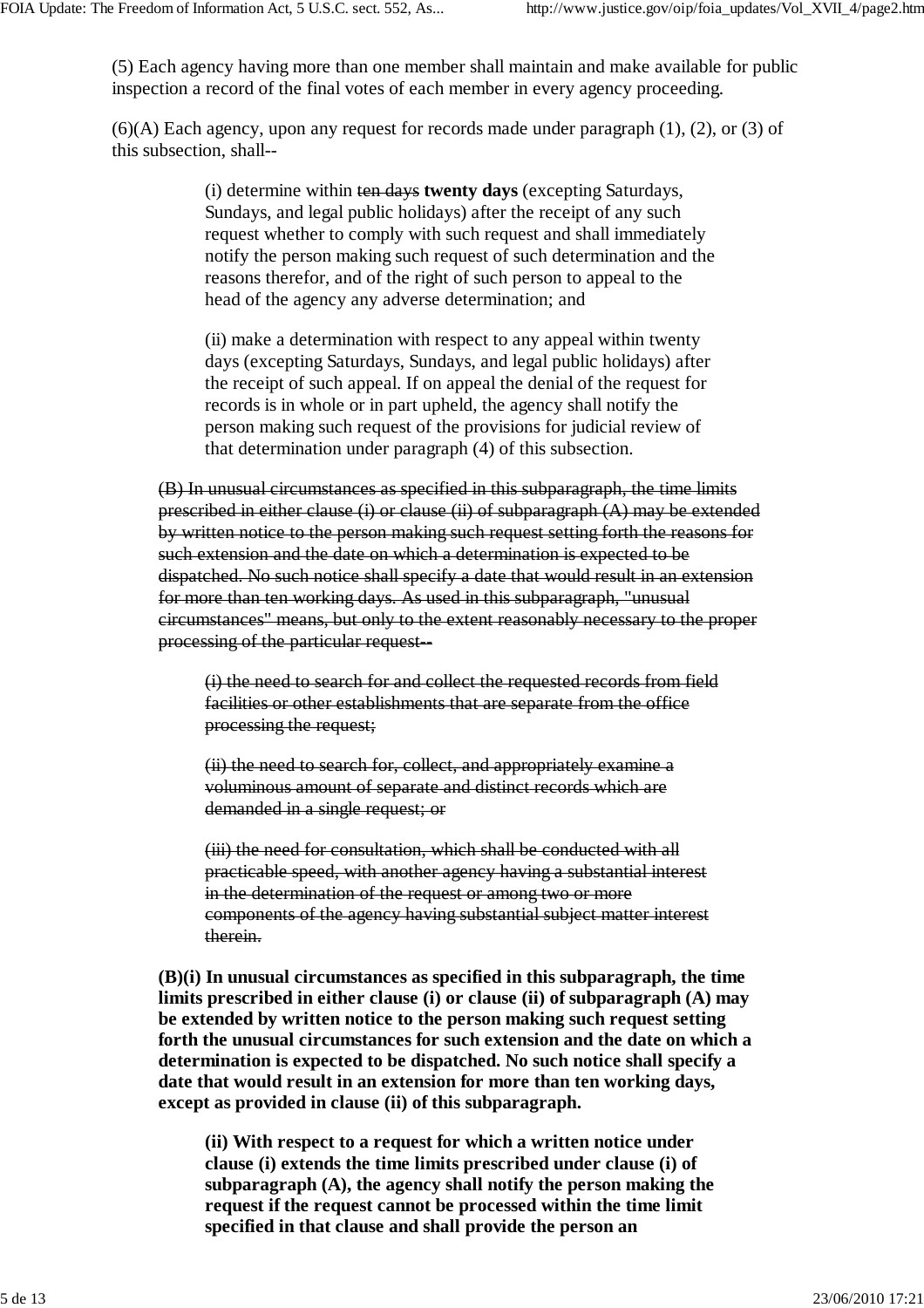**opportunity to limit the scope of the request so that it may be processed within that time limit or an opportunity to arrange with the agency an alternative time frame for processing the request or a modified request. Refusal by the person to reasonably modify the request or arrange such an alternative time frame shall be considered as a factor in determining whether exceptional circumstances exist for purposes of subparagraph (C).**

**(iii) As used in this subparagraph, "unusual circumstances" means, but only to the extent reasonably necessary to the proper processing of the particular requests--**

**(I) the need to search for and collect the requested records from field facilities or other establishments that are separate from the office processing the request;**

**(II) the need to search for, collect, and appropriately examine a voluminous amount of separate and distinct records which are demanded in a single request; or**

**(III) the need for consultation, which shall be conducted with all practicable speed, with another agency having a substantial interest in the determination of the request or among two or more components of the agency having substantial subject matter interest therein.**

**(iv) Each agency may promulgate regulations, pursuant to notice and receipt of public comment, providing for the aggregation of certain requests by the same requestor, or by a group of requestors acting in concert, if the agency reasonably believes that such requests actually constitute a single request, which would otherwise satisfy the unusual circumstances specified in this subparagraph, and the requests involve clearly related matters. Multiple requests involving unrelated matters shall not be aggregated.**

(C)**(i)** Any person making a request to any agency for records under paragraph (1), (2), or (3) of this subsection shall be deemed to have exhausted his administrative remedies with respect to such request if the agency fails to comply with the applicable time limit provisions of this paragraph. If the Government can show exceptional circumstances exist and that the agency is exercising due diligence in responding to the request, the court may retain jurisdiction and allow the agency additional time to complete its review of the records. Upon any determination by an agency to comply with a request for records, the records shall be made promptly available to such person making such request. Any notification of denial of any request for records under this subsection shall set forth the names and titles or positions of each person responsible for the denial of such request.

**(ii) For purposes of this subparagraph, the term "exceptional circumstances" does not include a delay that results from a predictable agency workload of requests under this section, unless the agency demonstrates reasonable progress in reducing**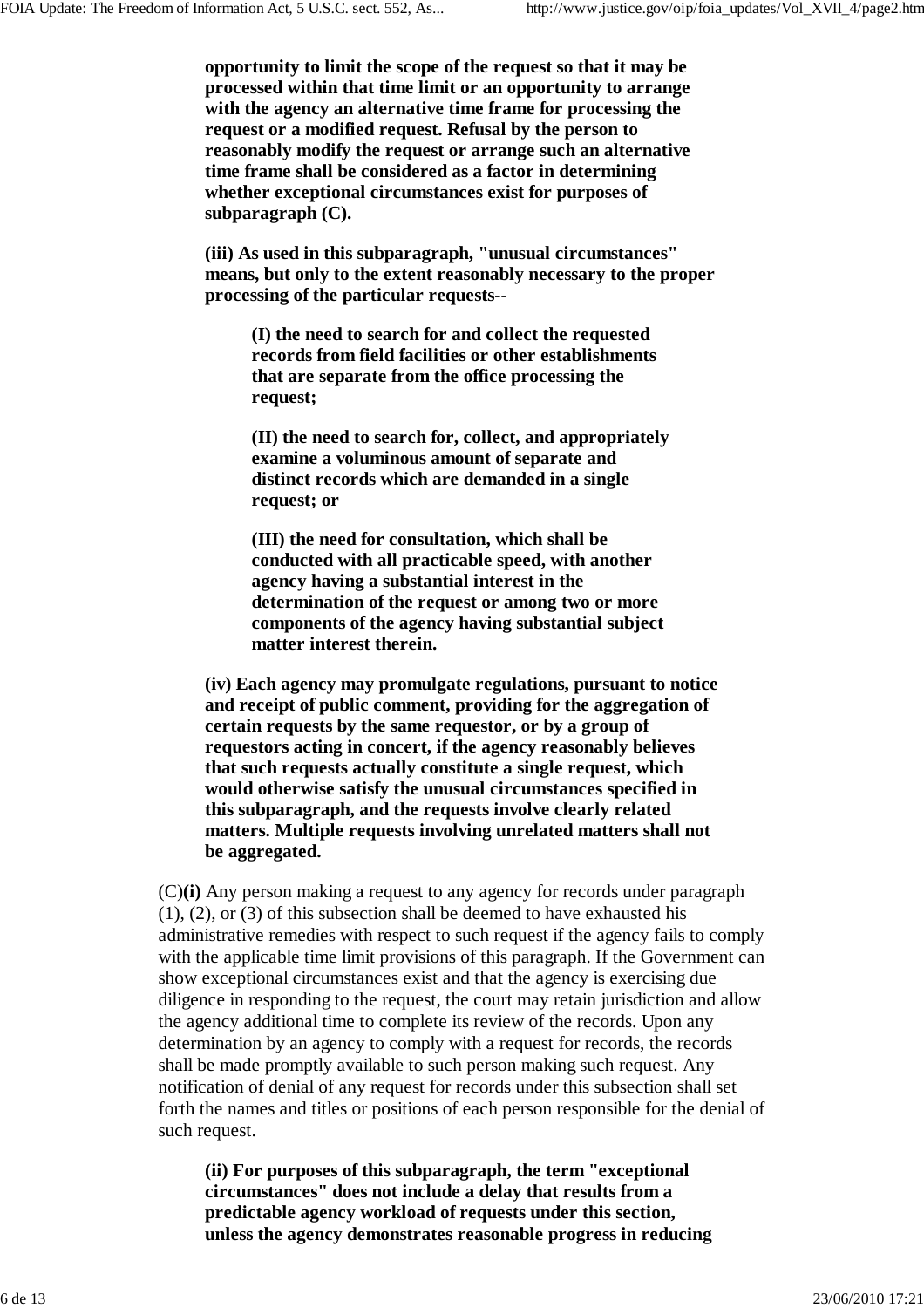**its backlog of pending requests.**

**(iii) Refusal by a person to reasonably modify the scope of a request or arrange an alternative time frame for processing the request (or a modified request) under clause (ii) after being given an opportunity to do so by the agency to whom the person made the request shall be considered as a factor in determining whether exceptional circumstances exist for purposes of this subparagraph.**

**(D)(i) Each agency may promulgate regulations, pursuant to notice and receipt of public comment, providing for multitrack processing of requests for records based on the amount of work or time (or both) involved in processing requests.**

**(ii) Regulations under this subparagraph may provide a person making a request that does not qualify for the fastest multitrack processing an opportunity to limit the scope of the request in order to qualify for faster processing.**

**(iii) This subparagraph shall not be considered to affect the requirement under subparagraph (C) to exercise due diligence.**

**(E)(i) Each agency shall promulgate regulations, pursuant to notice and receipt of public comment, providing for expedited processing of requests for records--**

> **(I) in cases in which the person requesting the records demonstrates a compelling need; and**

**(II) in other cases determined by the agency.**

**(ii) Notwithstanding clause (i), regulations under this subparagraph must ensure--**

> **(I) that a determination of whether to provide expedited processing shall be made, and notice of the determination shall be provided to the person making the request, within 10 days after the date of the request; and**

> **(II) expeditious consideration of administrative appeals of such determinations of whether to provide expedited processing.**

**(iii) An agency shall process as soon as practicable any request for records to which the agency has granted expedited processing under this subparagraph. Agency action to deny or affirm denial of a request for expedited processing pursuant to this subparagraph, and failure by an agency to respond in a timely manner to such a request shall be subject to judicial review under paragraph (4), except that the judicial review shall be based on the record before the agency at the time of the determination.**

**(iv) A district court of the United States shall not have jurisdiction to review an agency denial of expedited processing of a request for records after the agency has provided a complete**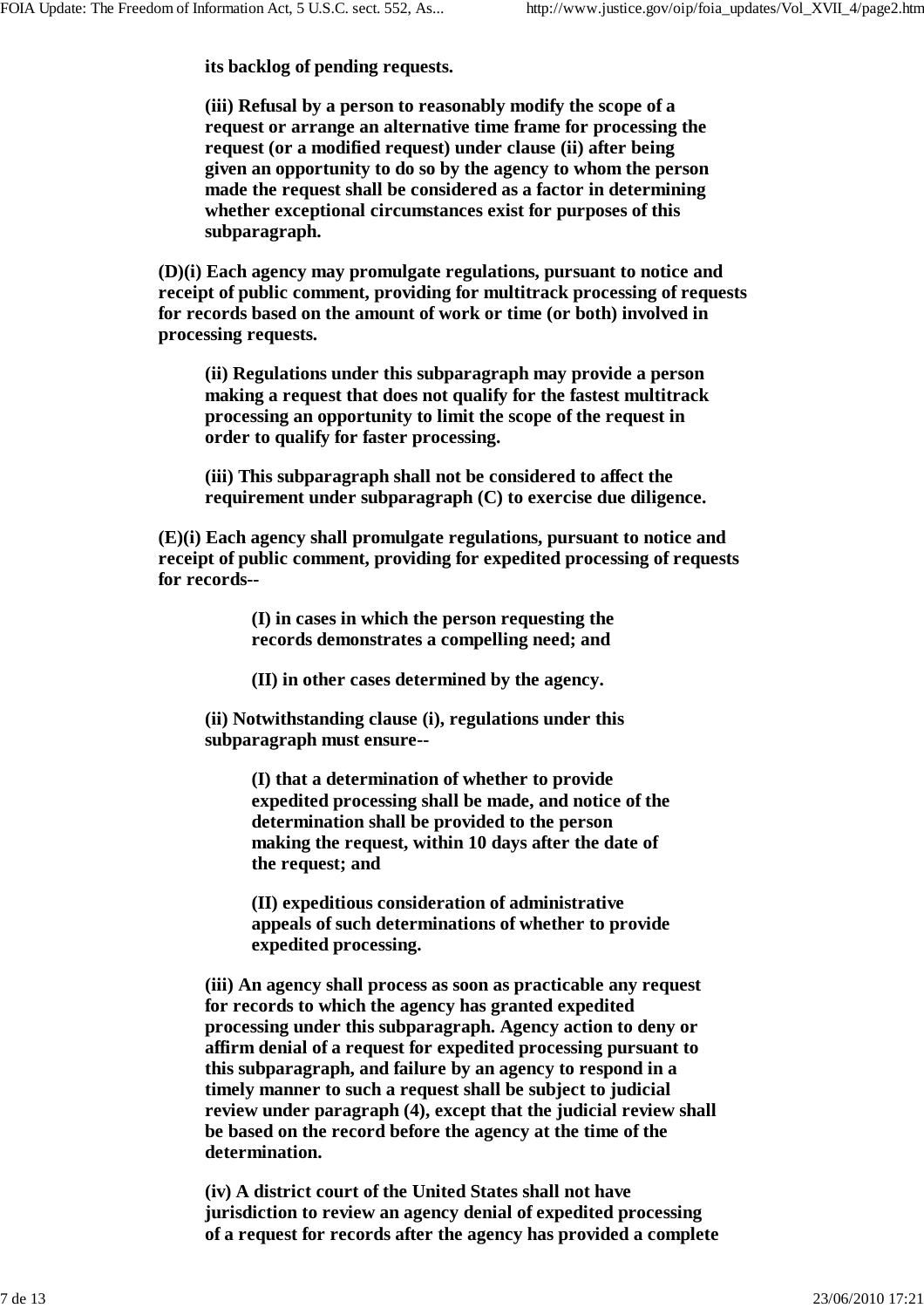**response to the request.**

**(v) For purposes of this subparagraph, the term "compelling need" means--**

**(I) that a failure to obtain requested records on an expedited basis under this paragraph could reasonably be expected to pose an imminent threat to the life or physical safety of an individual; or**

**(II) with respect to a request made by a person primarily engaged in disseminating information, urgency to inform the public concerning actual or alleged Federal Government activity.**

**(vi) A demonstration of a compelling need by a person making a request for expedited processing shall be made by a statement certified by such person to be true and correct to the best of such person's knowledge and belief.**

**(F) In denying a request for records, in whole or in part, an agency shall make a reasonable effort to estimate the volume of any requested matter the provision of which is denied, and shall provide any such estimate to the person making the request, unless providing such estimate would harm an interest protected by the exemption in subsection (b) pursuant to which the denial is made.**

(b) This section does not apply to matters that are--

(1)(A) specifically authorized under criteria established by an Executive order to be kept secret in the interest of national defense or foreign policy and (B) are in fact properly classified pursuant to such Executive order;

(2) related solely to the internal personnel rules and practices of an agency;

(3) specifically exempted from disclosure by statute (other than section 552b of this title), provided that such statute (A) requires that the matters be withheld from the public in such a manner as to leave no discretion on the issue, or (B) establishes particular criteria for withholding or refers to particular types of matters to be withheld;

(4) trade secrets and commercial or financial information obtained from a person and privileged or confidential;

(5) inter-agency or intra-agency memorandums or letters which would not be available by law to a party other than an agency in litigation with the agency;

(6) personnel and medical files and similar files the disclosure of which would constitute a clearly unwarranted invasion of personal privacy;

(7) records or information compiled for law enforcement purposes, but only to the extent that the production of such law enforcement records or information (A) could reasonably be expected to interfere with enforcement proceedings, (B) would deprive a person of a right to a fair trial or an impartial adjudication, (C) could reasonably be expected to constitute an unwarranted invasion of personal privacy, (D) could reasonably be expected to disclose the identity of a confidential source, including a State, local, or foreign agency or authority or any private institution which furnished information on a confidential basis, and, in the case of a record or information compiled by a criminal law enforcement authority in the course of a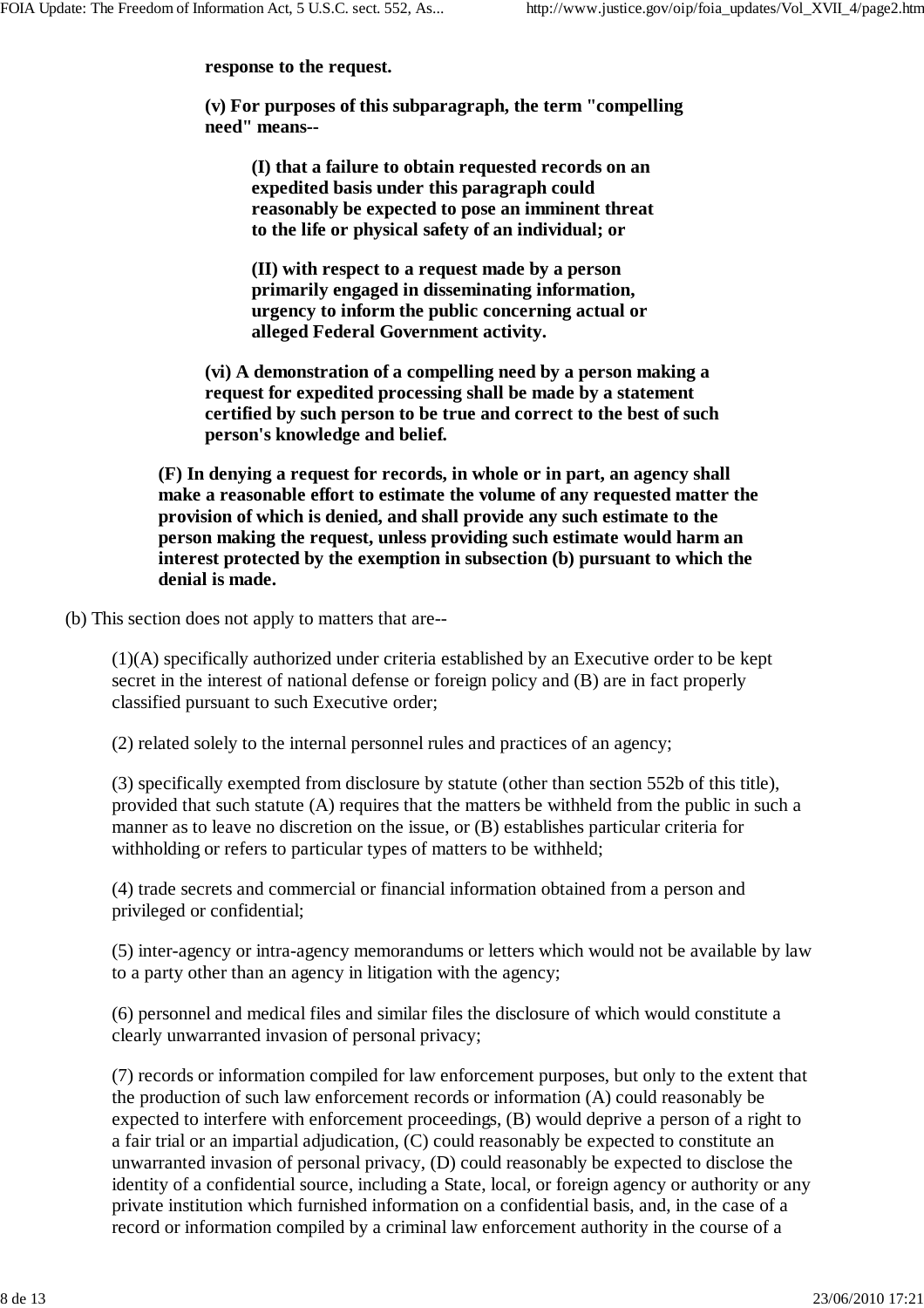criminal investigation or by an agency conducting a lawful national security intelligence investigation, information furnished by a confidential source, (E) would disclose techniques and procedures for law enforcement investigations or prosecutions, or would disclose guidelines for law enforcement investigations or prosecutions if such disclosure could reasonably be expected to risk circumvention of the law, or (F) could reasonably be expected to endanger the life or physical safety of any individual;

(8) contained in or related to examination, operating, or condition reports prepared by, on behalf of, or for the use of an agency responsible for the regulation or supervision of financial institutions; or

(9) geological and geophysical information and data, including maps, concerning wells.

Any reasonably segregable portion of a record shall be provided to any person requesting such record after deletion of the portions which are exempt under this subsection. **The amount of information deleted shall be indicated on the released portion of the record, unless including that indication would harm an interest protected by the exemption in this subsection under which the deletion is made. If technically feasible, the amount of the information deleted shall be indicated at the place in the record where such deletion is made.**

 $(c)(1)$  Whenever a request is made which involves access to records described in subsection  $(b)(7)(A)$ and--

> (A) the investigation or proceeding involves a possible violation of criminal law; and

(B) there is reason to believe that (i) the subject of the investigation or proceeding is not aware of its pendency, and (ii) disclosure of the existence of the records could reasonably be expected to interfere with enforcement proceedings, the agency may, during only such time as that circumstance continues, treat the records as not subject to the requirements of this section.

(2) Whenever informant records maintained by a criminal law enforcement agency under an informant's name or personal identifier are requested by a third party according to the informant's name or personal identifier, the agency may treat the records as not subject to the requirements of this section unless the informant's status as an informant has been officially confirmed.

(3) Whenever a request is made which involves access to records maintained by the Federal Bureau of Investigation pertaining to foreign intelligence or counterintelligence, or international terrorism, and the existence of the records is classified information as provided in subsection  $(b)(1)$ , the Bureau may, as long as the existence of the records remains classified information, treat the records as not subject to the requirements of this section.

(d) This section does not authorize the withholding of information or limit the availability of records to the public, except as specifically stated in this section. This section is not authority to withhold information from Congress.

(e) On or before March 1 of each calendar year, each agency shall submit a report covering the preceding calendar year to the Speaker of the House of Representatives and President of the Senate for referral to the appropriate committees of the Congress. The report shall include--

(1) the number of determinations made by such agency not to comply with requests for records made to such agency under subsection (a) and the reasons for each such determination;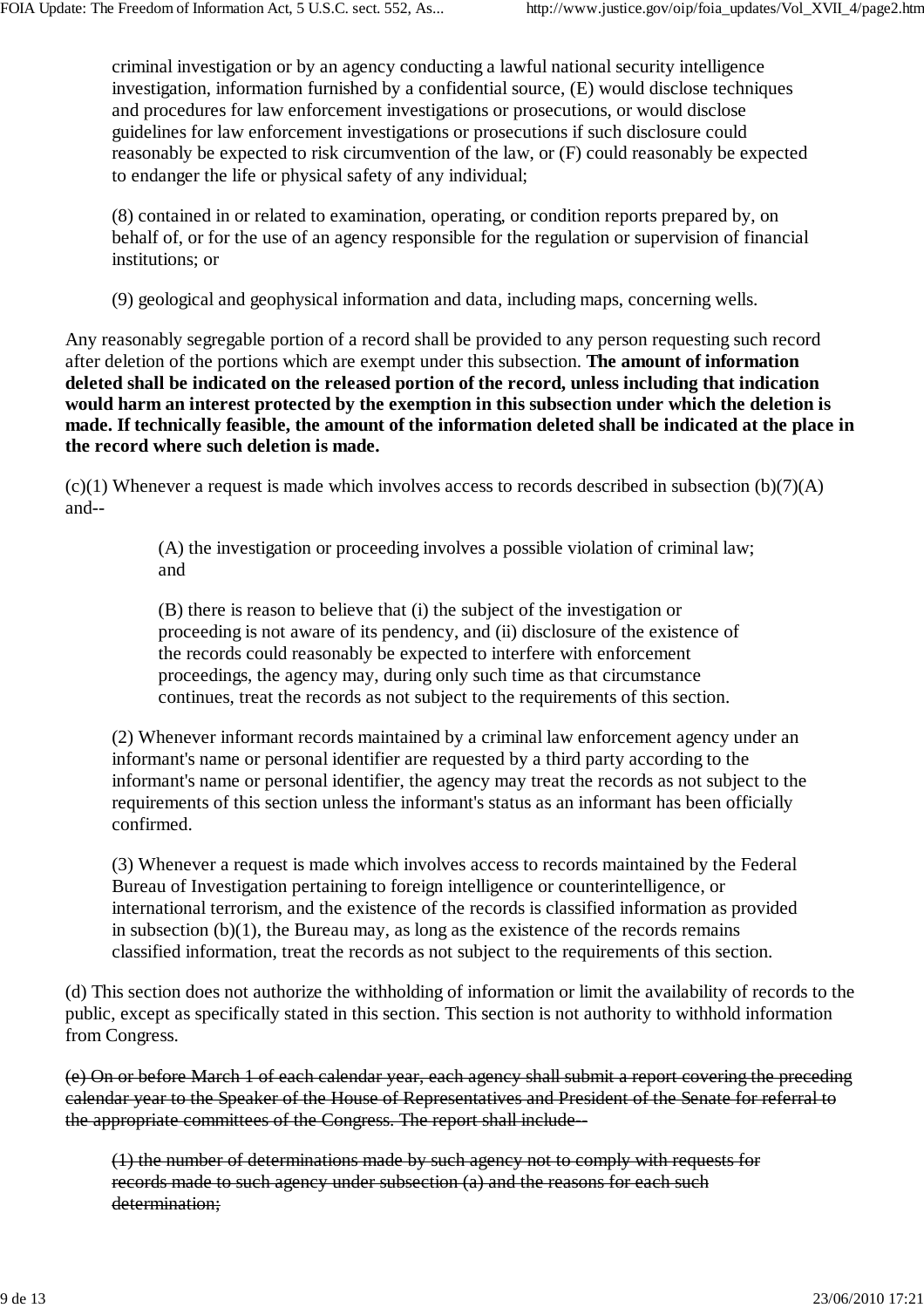$(2)$  the number of appeals made by persons under subsection  $(a)(6)$ , the result of such appeals, and the reason for the action upon each appeal that results in a denial of information;

(3) the names and titles or positions of each person responsible for the denial of records requested under this section, and the number of instances of participation for each;

(4) the results of each proceeding conducted pursuant to subsection  $(a)(4)(F)$ , including a report of the disciplinary action taken against the officer or employee who was primarily responsible for improperly withholding records or an explanation of why disciplinary action was not taken;

(5) a copy of every rule made by such agency regarding this section;

(6) a copy of the fee schedule and the total amount of fees collected by the agency for making records available under this section; and

(7) such other information as indicates efforts to administer fully this section.

The Attorney General shall submit an annual report on or before March 1 of each calendar year which shall include for the prior calendar year a listing of the number of cases arising under this section, the exemption involved in each case, the disposition of such case, and the cost, fees, and penalties assessed under subsections  $(a)(4)(E)$ ,  $(F)$ , and  $(G)$ . Such report shall also include a description of the efforts undertaken by the Department of Justice to encourage agency compliance with this section.

**(e)(1) On or before February 1 of each year, each agency shall submit to the Attorney General of the United States a report which shall cover the preceding fiscal year and which shall include--**

> **(A) the number of determinations made by the agency not to comply with requests for records made to such agency under subsection (a) and the reasons for each such determination;**

**(B)(i) the number of appeals made by persons under subsection (a)(6), the result of such appeals, and the reason for the action upon each appeal that results in a denial of information; and**

**(ii) a complete list of all statutes that the agency relies upon to authorize the agency to withhold information under subsection (b)(3), a description of whether a court has upheld the decision of the agency to withhold information under each such statute, and a concise description of the scope of any information withheld;**

**(C) the number of requests for records pending before the agency as of September 30 of the preceding year, and the median number of days that such requests had been pending before the agency as of that date;**

**(D) the number of requests for records received by the agency and the number of requests which the agency processed;**

**(E) the median number of days taken by the agency to process different types of requests;**

**(F) the total amount of fees collected by the agency for processing requests; and**

**(G) the number of full-time staff of the agency devoted to processing requests for records under this section, and the total amount expended by the agency for processing such requests.**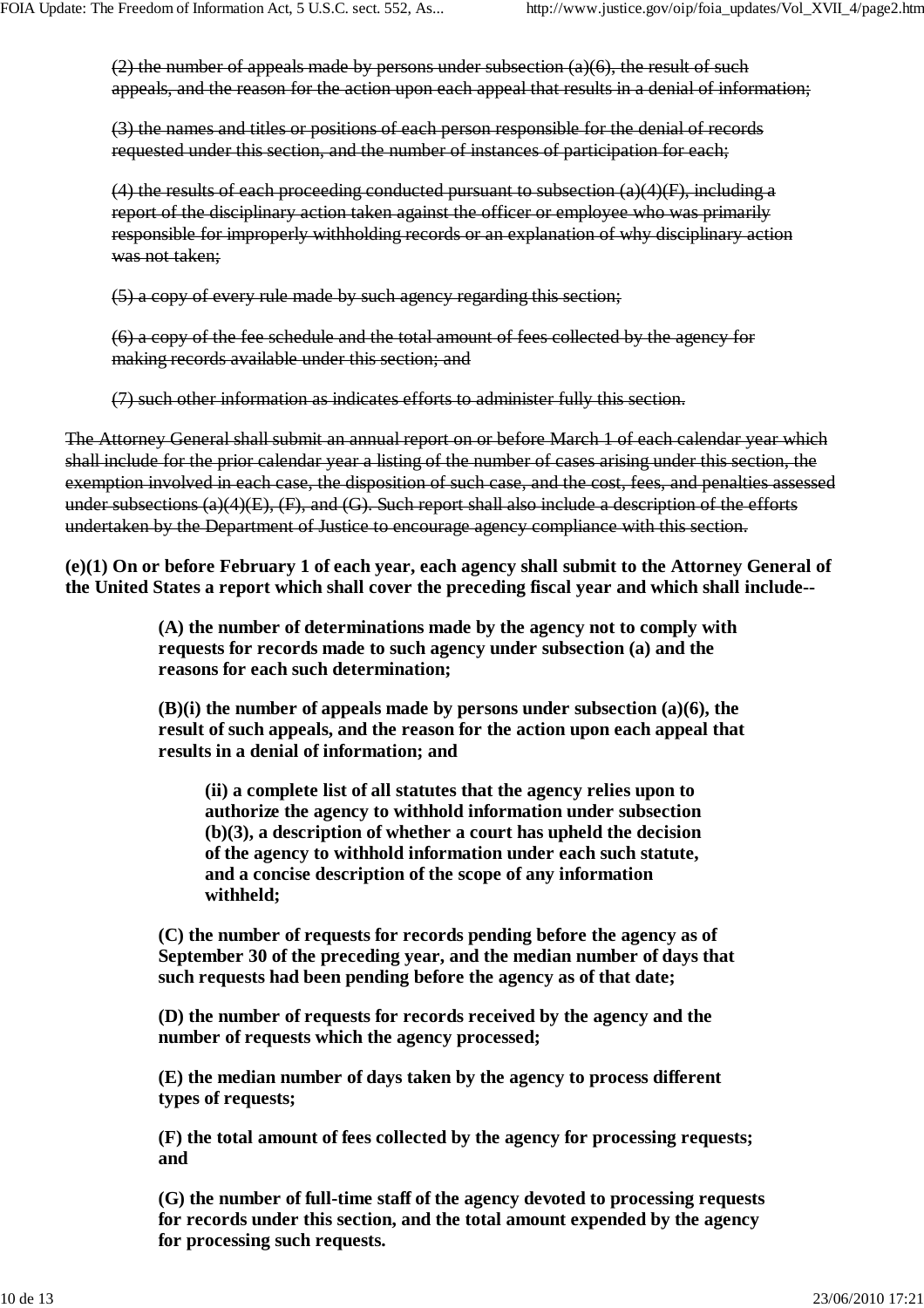**(2) Each agency shall make each such report available to the public including by computer telecommunications, or if computer telecommunications means have not been established by the agency, by other electronic means.**

**(3) The Attorney General of the United States shall make each report which has been made available by electronic means available at a single electronic access point. The Attorney General of the United States shall notify the Chairman and ranking minority member of the Committee on Government Reform and Oversight of the House of Representatives and the Chairman and ranking minority member of the Committees on Governmental Affairs and the Judiciary of the Senate, no later than April 1 of the year in which each such report is issued, that such reports are available by electronic means.**

**(4) The Attorney General of the United States, in consultation with the Director of the Office of Management and Budget, shall develop reporting and performance guidelines in connection with reports required by this subsection by October 1, 1997, and may establish additional requirements for such reports as the Attorney General determines may be useful.**

**(5) The Attorney General of the United States shall submit an annual report on or before April 1 of each calendar year which shall include for the prior calendar year a listing of the number of cases arising under this section, the exemption involved in each case, the disposition of such case, and the cost, fees, and penalties assessed under subparagraphs (E), (F), and (G) of subsection (a)(4). Such report shall also include a description of the efforts undertaken by the Department of Justice to encourage agency compliance with this section.**

(f) For purposes of this section, the term "agency" as defined in section 551(1) of this title includes any Executive department, military department, Government corporation, Government controlled corporation, or other establishment in the executive branch of the Government (including the Executive Office of the President), or any independent regulatory agency.

**(f) For purposes of this section, the term--**

**(1) "agency" as defined in section 551(1) of this title includes any executive department, military department, Government corporation, Government controlled corporation, or other establishment in the executive branch of the Government (including the Executive Office of the President), or any independent regulatory agency; and**

**(2) "record" and any other term used in this section in reference to information includes any information that would be an agency record subject to the requirements of this section when maintained by an agency in any format, including an electronic format.**

**(g) The head of each agency shall prepare and make publicly available upon request, reference material or a guide for requesting records or information from the agency, subject to the exemptions in subsection (b), including--**

**(1) an index of all major information systems of the agency;**

**(2) a description of major information and record locator systems maintained by the agency; and**

**(3) a handbook for obtaining various types and categories of public information from the agency pursuant to chapter 35 of title 44, and under this section.**

**\* \* \* \* \***

**Section 12. Effective Date [not to be codified].**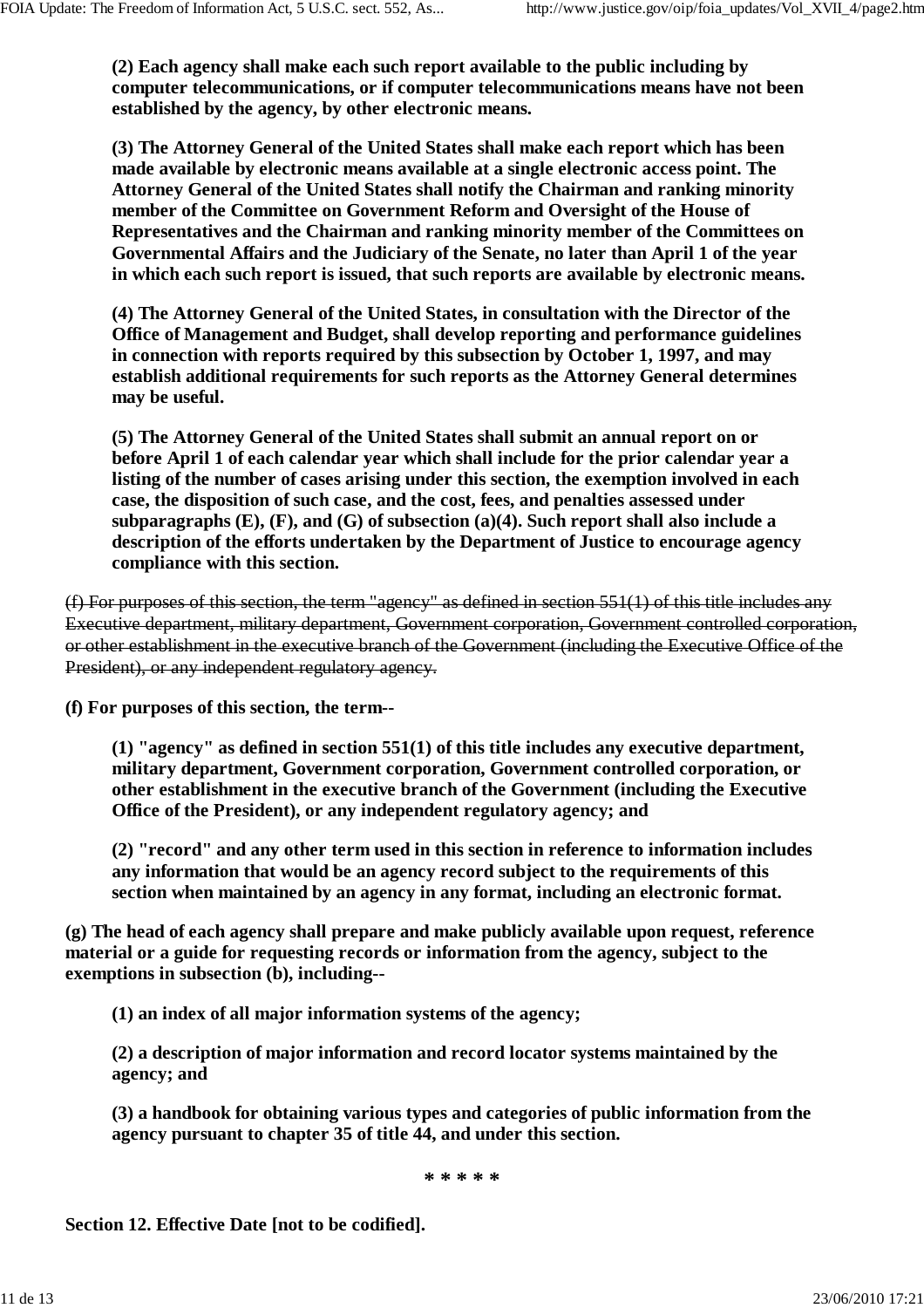**(a) Except as provided in subsection (b), this Act shall take effect 180 days after the date of the enactment of this Act [March 31, 1997].**

**(b) Sections 7 and 8 shall take effect one year after the date of the enactment of this Act [October 2, 1997].**

*Below is the full text of the statement issued by President Clinton upon signing the 1996 FOIA amendments into law on October 2, 1996:*

I am pleased to sign into law today H.R. 3802, the "Electronic Freedom of Information Act Amendments of 1996."

This bill represents the culmination of several years of leadership by Senator Patrick Leahy to bring this important law up to date. Enacted in 1966, the Freedom of Information Act (FOIA) was the first law to establish an effective legal right of access to government information, underscoring the crucial need in a democracy for open access to government information by citizens. In the last 30 years, citizens, scholars, and reporters have used FOIA to obtain vital and valuable government information.

Since 1966, the world has changed a great deal. Records are no longer principally maintained in paper format. Now, they are maintained in a variety of technologies, including CD ROM and computer tapes and diskettes, making it easier to put more information on-line.

My Administration has launched numerous initiatives to bring more government information to the public. We have established World Wide Web pages, which identify and link information resources throughout the Federal Government. An enormous range of documents and data, including the Federal budget, is now available on-line or in electronic format, making government more accessible than ever. And in the last year, we have declassified unprecedented amounts of national security material, including information on nuclear testing.

The legislation I sign today brings FOIA into the information and electronic age by clarifying that it applies to records maintained in electronic format. This law also broadens public access to government information by placing more material on-line and expanding the role of the agency reading room. As the Government actively disseminates more information, I hope that there will be less need to use FOIA to obtain government information.

This legislation not only affirms the importance, but also the challenge of maintaining openness in government. In a period of government downsizing, the numbers of requests continue to rise. In addition, growing numbers of requests are for information that must be reviewed for declassification, or in which there is a proprietary interest or a privacy concern. The result in many agencies is huge backlogs of requests.

In this Act, the Congress recognized that with today's limited resources, it is frequently difficult to respond to a FOIA request within the 10 days formerly required in the law. This legislation extends the legal response period to 20 days.

More importantly, it recognizes that many FOIA requests are so broad and complex that they cannot possibly be completed even within this longer period, and the time spent processing them only delays other requests. Accordingly, H.R. 3802 establishes procedures for an agency to discuss with requesters ways of tailoring large requests to improve responsiveness. This approach explicitly recognizes that FOIA works best when agencies and requesters work together.

Our country was founded on democratic principles of openness and accountability, and for 30 years, FOIA has supported these principles. Today, the "Electronic Freedom of Information Act Amendments of